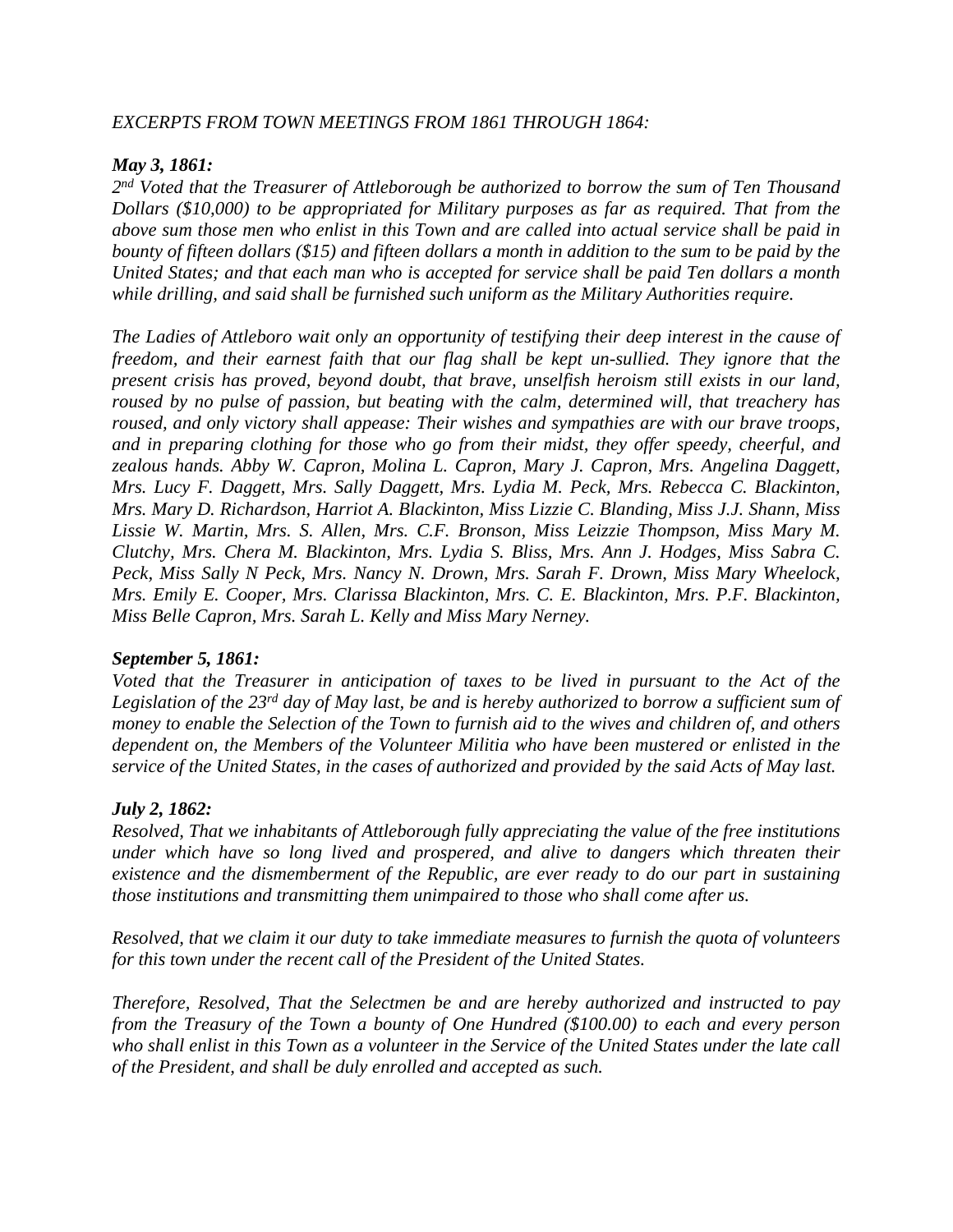*Resolved that the Treasurer of the Town be and is hereby authorized to borrow the sum of Six thousand three hundred dollars (\$6,300) for this purpose and to give his vote therefore.*

*4 th Voted to authorize the payment of Fifteen Dollars bounty to those who enlisted from the Town* to fill up Company I, Seventh Regiment in June 1861 if they are still in the service or have been *honorably discharged.*

 $6<sup>th</sup>$  Voted to choose a committee of nine, three from each part of the Town, to aid the Selectmen *in recruiting 7 th Committee chosen: Willard Blackinton, L.N. Dean, Ira M. Conant, E. Ira Richards, L. N. Daggett, Stephen Richardson, Elisha G. Ihag, H. H. W. Allen and Stephen A. Knight.*

# *August 23, 1862:*

*Resolved: That we the Citizens of Attleboro in town meeting assembled do, highly appreciate the Military Services of the members of Co. I 7 th Mass. Reg.; that we remember with gratitude that they promptly responded to the call of our country, when the shrill clarion: of war sounded to arms for the purpose of crushing out a wicked rebellion. Resolved That we hold in grateful remembrance the sacrifices which they made when they left behind them the loved ones at home, And all the endearing associates that cluster around the domestic alter And exchange these comforts and pleasures for the stern duties of the camp and the battle field. Resolved. That we hold said Company in grateful remembrance and that we will do what we can by all influence and means to encourage their hearts and awaken in their bosoms the true fire of patriotism, which they rightfully inherit from a noble ancestry. Resolved. That a copy of these resolutions be furnished the acting Captain of Company I and published in the Taunton Gazette.*

### *April 6, 1883:*

*Voted to abate the taxes remaining unpaid against volunteers in the service.*

Article 3<sup>rd</sup>. Voted that the Selectmen of the Town furnish aid to the families of drafted men as *provided in Chapter 176 of the Acts of the Legislature, approved April 23, 1863.*

# *May 24, 1864:*

*2 nd.Voted to reimburse to those persons who have contributed money in and of and for the purpose of providing the quota of volunteers under the Order of the President of the United States for \$200,000 additional men, dated February 1, 1864; who have heretofore or may hereafter, under the same to be paid by the Treasurer of the town to the Recruiting Committee for the purpose of filling the quota under the last call of the President for additional men.*

3<sup>rd</sup>. Voted that the Treasurer be and he is hereby authorized to borrow a different sum of money on temporary loan, and give the notes of the Town there for, to cover the amount this city voted to be reimbursed to the subscribers to the fund used in filling the quota of the town under the call *of the President for additional troops, dated February 1st, 1864.*

*August 2, 1864*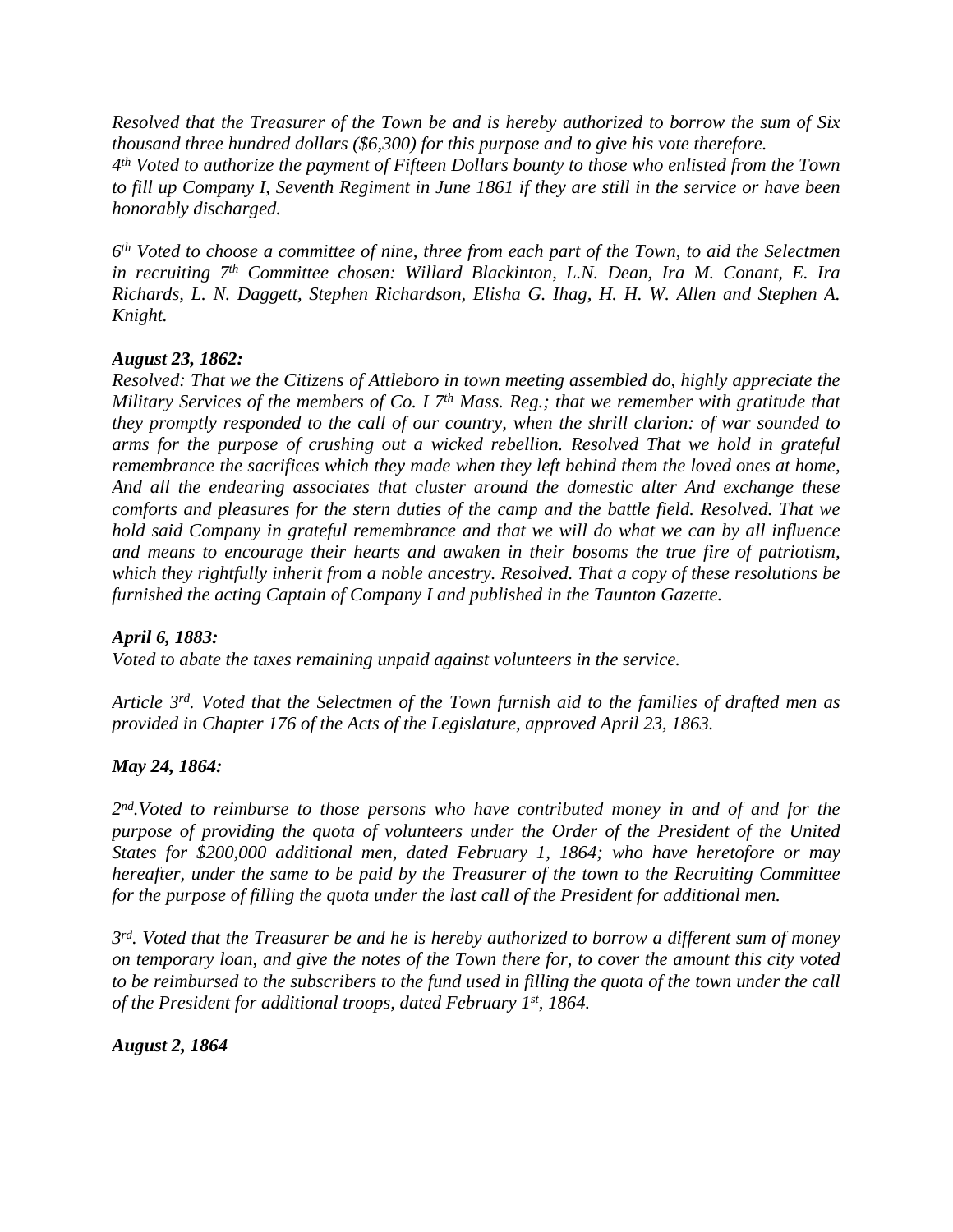2<sup>nd</sup>: Voted that the Town raise a sum of money not to exceed one hundred and twenty-five dollars  $(S125)$  per man to procure the quota of the town under the last call of the President of the United *States, dated July 18th 1864 for 500,000 more troops.*

3<sup>rd</sup>. Voted that the sum of money necessary to carry the above vote into effect be assessed in the *amount of tax of 1864 and the Treasurer be authorized to borrow money in anticipation of receipts from the same.*

### *November 17, 1864:*

### *Report from the Recruiting Committee*

### *To the inhabitants of Attleborough:*

The undersigned, five of the Committee of sis appointed by oath of the town to fill its quota under the call of the President of the United States of July  $11^{th}$ , 1864 have attended to that service and *report as follows:*

*The committee finding it impossible to obtain recruits at home ? at most exorbitant prices, and hearing that thee was a prospect of obtaining them at Washington and vicinity at very low rates, met and chose Mr. George D Hatch and Dr. J.R. Bronson as a sub-committee and as agents of the town to proceed to Washington at once, and recruit out town's quota from the best terms possible.*

*At this meeting it was voted to pay Hatch and Bronson their travel expenses and other proper expenses, and a reasonable compensation per day for their services; and Messers Hatch and Bronson accepted the proposal; and proceeded at once to Washington.*

*Hatch and Bronson meeting will have little success in Washington on account of an order issued by the Secretary of War forbidding agents from the States from recruiting in the District of Columbia; Dr. Bronson returned home. Shortly thereafter Hatch learned of an opportunity of* obtaining men at the front at a very low price and of securing a pass, he proceeded at once to the *front-Army of the Potomac then at Petersburg.*

*At the front he at first engaged 60 men and had them mustered into the service of Attleborough and entered into renegotiations for other men. On his return from the front to Washington, he telegraphed the committee to send him \$9,000 at the Kirkwood House, Washington which was* raised by the committee and sent him July  $10^{th}$ , 1864 and he had the money on the  $20^{th}$  of July. *Mr. Hatch then came home, and subsequently made three other trips out on the business of recruiting soldiers.*

*On his return from the first trip, Mr. Hatch reported the number of men, he had obtained, and* that the cost would be about \$90 per man, but that he was unable to state an account of some *unsettled bills.*

*The Committee was unable to obtain from Mr. Hatch any proposition from a settlement until after his return from the third trip. He then presented to the committee an account charging the* town \$200 for each of the men obtained at the Front, and a detailed account of the cost of those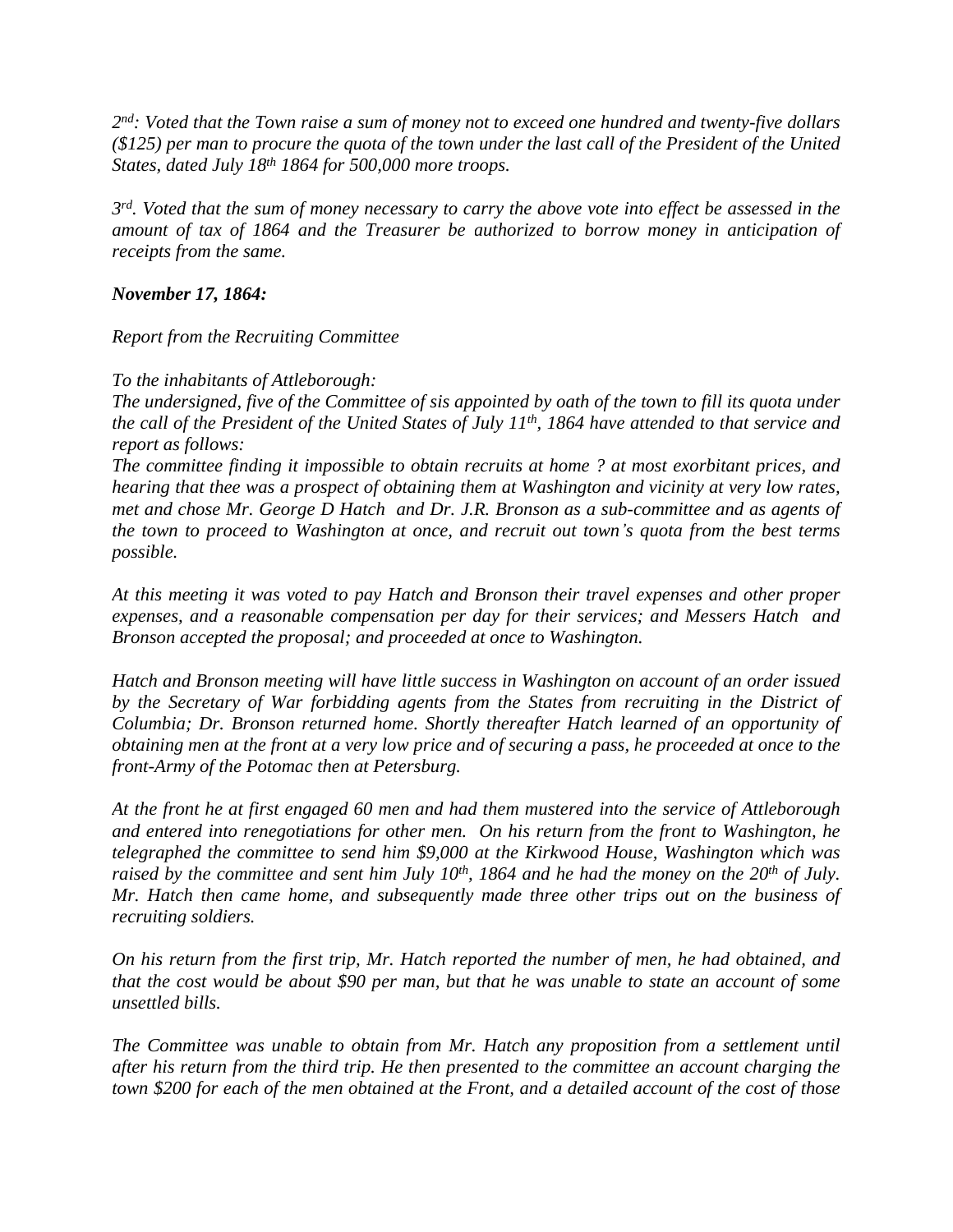*men obtained at Washington and his expenses up to the time he left Washington for the Front, and his return expenses from Washington to Attleborough. Saying that he considered himself an* agent of the town, up to the time he left for the Army of the Potomac and that after leaving fro the *Front, he was acting on his own account.*

*The Committee having ascertained from another source and subsequently from Mr. Hatch , that* the price the men about \$125 each, and not ? that he was a mere agent of the employ of this town up to the time when he was about to go on his second trip. When he gave notice of going out on *his own accord and refused to settle with him upon the terms of \$200 for each man, and his expenses, ?, and insisted upon a ? account from him of the payments to the men, and his expenses in obtaining them properly ?*

*Mr. Hatch and Mr. Bronson engaged the three men at Washington by paying \$475 for the three* men. After Mr. Bronson's return and after Mr. Hatch's going under a pass to the Front he obtained on his first trip 72 men, of whom 65 were paid by Mr. Hatch the sum of \$125 each, and *under ? circumstances, which it is not necessary to relate here, seven of the men cost nothing, thus making out as paid to the 65 soldiers themselves \$8,125.00.*

*Before starting out on his second trip, Mr. Hatch, as before stated, misinformed that he was* going out on his own account, and we understood that he no longer acted for the town as sub*committee; and we that is of the committee employed him to obtain as many soldiers for the town* as he could at the agreed price of not to exceed \$200 per man. Upon his return he reported three *ore soldiers for this town, but since informed us that two of them were really engaged after the first trip, thus leaving but one man engaged upon the \$200 contract—two of them belonging to the above list of 72 men.*

On starting on his third trip, we agreed with Mr. Hatch to put in 10 more men and allow him not *exceeding \$225 per man and he recruited three men under that arrangement, thus making in all paid to 68 soldiers. Seven more men asking nothing and four more at said contract five at \$875, the sum total of \$7,475.*

It is proper here to ? that at each of the above named three trips, Mr. Hatch obtained soldiers for *several towns in this Commonwealth besides Attleboro, and he informed your committee; at that price and profit may probably be material when the account of his services and expenses could be adjusted. Now Mr. Hatch claims \$16,075 besides about \$400 for Sunday expenses from which* of course, is to be deducted the \$9,000 sent to him by the committee. Thus, leaving a balance due *to him as he, Mr. Hatch claims of about \$7,371.* 

Mr. Hatch having received of the committee as before stated the sum of \$9,000, sent of the 18<sup>th</sup> day of July, if he be allowed \$175 per contract, for the last four soldiers, there remains due to *him a balance of \$475 and his reasonable expenses and for his services.*

*After being passed by the five of your committee, Mr. Hatch presented an account, not in very good shape, as your committee thought, at the same time saying that he claimed ten to twelve hundred dollars more for services, but not returning that item to wording or putting any item for*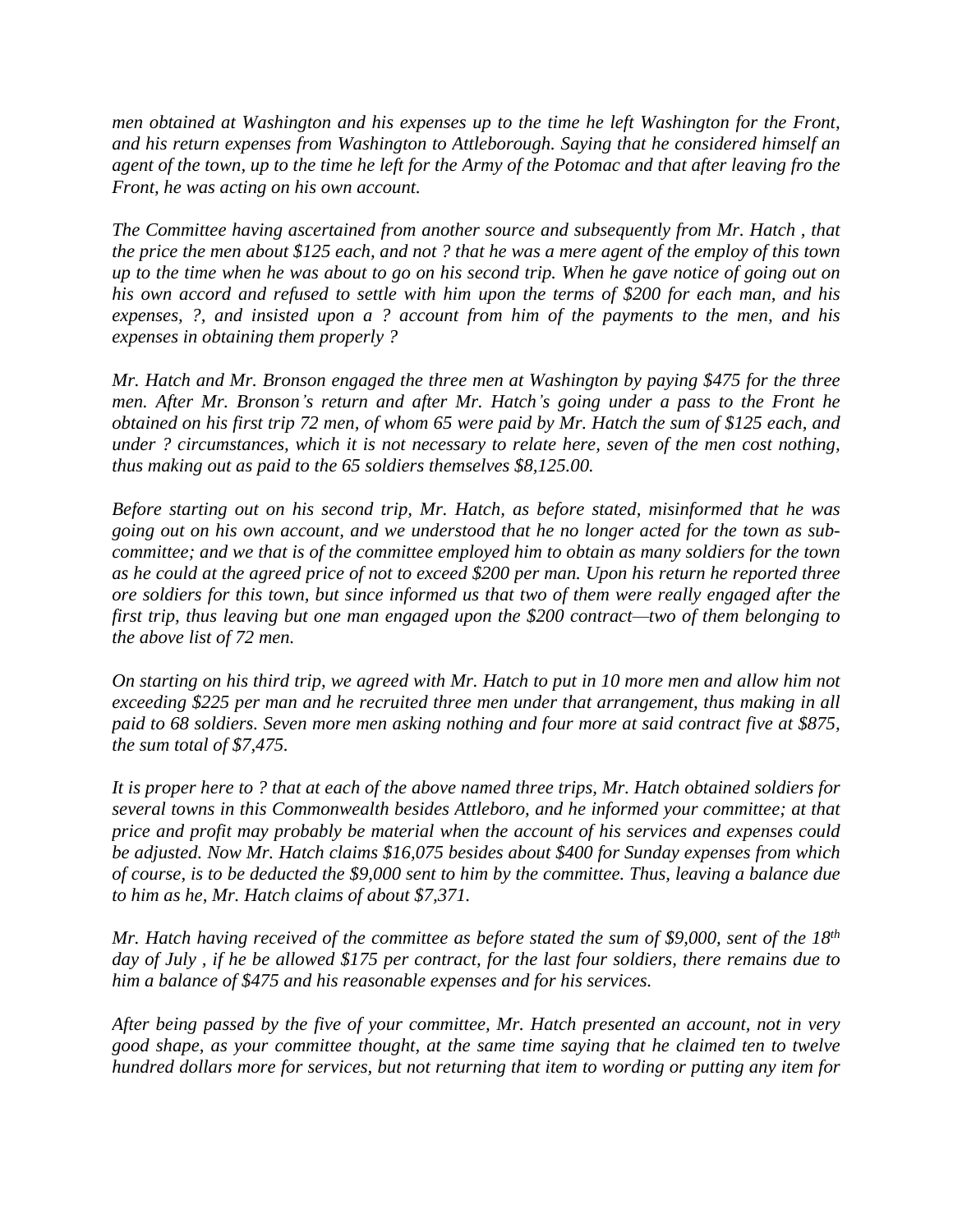services into the account or bill. A copy of his account or bill is herein to (annexed?). Mr. Hatch, *although requested has never furnished to us a single voucher.*

*He said when he presented his bill that he had vouchers, but afterwards, when we called him at his house he declined to produce them.*

The committee are of opinion that they had no power from the town to allow money to mr. Hatch, *as though, he were a substitute broker except possibly as to the four members contracted for as above stated, and ? declined to allow his account.*

*Your committee insisted to Mr. Hatch and still must that Mr. Hatch should exhibit an account of the sums actually paid to soldiers enlisted for this town, and produce reasonable statements in writing by himself and vouchers of his expenses, and a reasonable bill for his services (pending?) from which the \$9000 sent to him should be delivered and that he should be allowed the balance from the Treasury of the town.*

*The claim made by Mr. Hatch is so in violation of the agreement made by your committee with* him as a sub-committee or agent for the town, and ?, in the opinion of the committee, and he is *so persistent in that claim, that all hope of your committee allowing him any such sum as a balance due to him that he will accept is utterly hopeless, and your committee refer back the matter to the town for their consideration and disposal.*

*H.K. Richardson, E.C Robinson, J.A Perry, C. P. Daggett and J.R. Bronson*

## *November 17, 1864:*

The undersigned, one of a committee of three chosen by the town hear 16<sup>th</sup> 1866 to assist the Selectmen of the town, and to fully investigate the matter of deficiency of the events of the quota of the town, attended to that duly, and on the  $16<sup>th</sup>$  of June succeed in filling the quota and three *over. Since then, June 12, myself and Dr. Bronson were sent to Washington to secure men in anticipation of another call clearly expected. ? with but from success, after a stay of two weeks in Washington, we decided to give up our efforts and return home.*

We did return, and I as agreed upon with him, remained for a day or to complete the enlistment *of two men who we had partly negotiate for, but had not fully secured, when I was to return myself; but on the eve of my returning. The communications home were stopped by the rebels, and it became unsafe to attempt to come. While waiting for a chance to come home, I'm confronted with another person (1) got information that led us to think that by going to the Front, near Petersburg, we could probably obtain get men to enlist to the ? of Massachusetts.*

*Being left alone by my colleagues, with the understanding that I was not to make any specific* efforts to get more men  $(2)$  I thought I was not ? in going there as a committee of the town, but in view of the importance of making a ? effort to get men for the town, I made an arrangement with *him to go to the Front and what could be effected.*

*After reaching the Front, with his assistance I got 60 men enlisted to this town, (3) and mainly with the funds he provided paid the expenses of obtaining them.*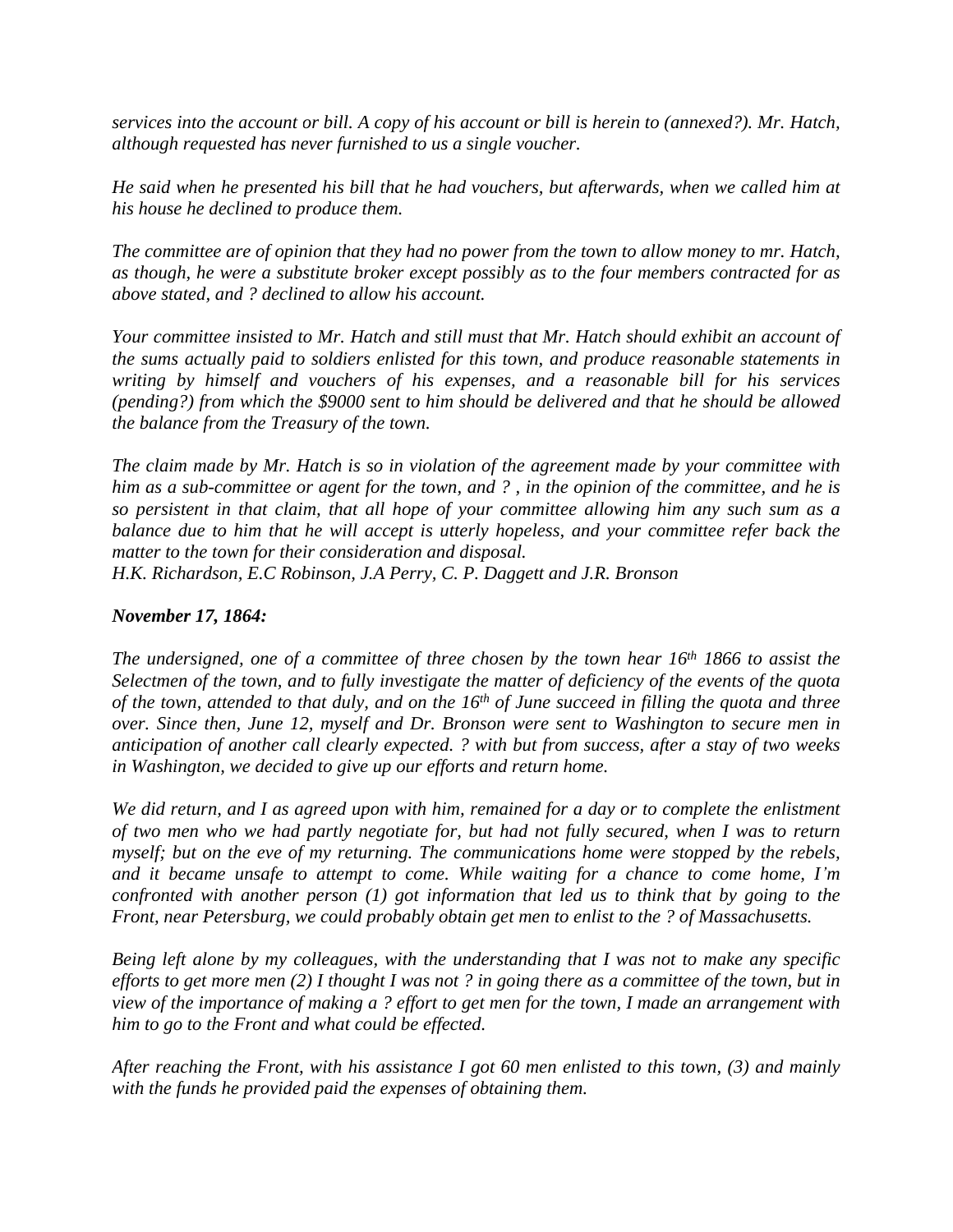*I have charged only the ? actually ?, together with a fair compensation for the extraordinary* service I performed in obtaining the men. As I did at a cost less from fifty to one hundred dollars for men than any party was able to do. And under a bargain made by the committee, have visited *the Front three times subsequently (4) as on my own account and obtained 16 men more to the credit of Attleboro, at a price agreed upon with the committee. Having filled the growth of the tow, I have tried every honorable way to effect a settlement with the Selectmen and the committee. I have offered to leave out disinterested parties, to be mutually chosen by us. The points in dispute, promise ?, often to investigation of the whole matter to abide by the verdict, so that the committee could make a unanimous report—to the town of all the doings of the committee for their action thereon.*

*Failing to come to any terms except by entire submission to the demands of the majority of the committee they by their action seeming to repudiate all my rights, I have been made to settle with* them, and they have called the town together to take the matter in hand. The report of which I had a copy sent me yesterday is full of misrepresentations and is a ? attempt to ? ? pubic opinion *against me.*

Relying on the ? of my intentions and my actions in various duties, I have performed both as a public servant and as a humble civilian. I have only to repeat what I have often said before. I am willing to meet any committee chosen by the town who will meet me as an agent and to settle the whole matter or I will leave it out to some impartial reference, or if needs be to the ? of a court *and jury of my countrymen*

*Respectfully submitted, Geo' D Hatch*

- *1. Wilfred White*
- *2. Dr. Bronson stated in town meeting "there was no such misunderstanding"*
- *3. The Committee learned from Mr. Hatch that he and Mr. White obtained 139 men at that time. 60 of which went to the credit of Attleboro;*
- *4. The Committee did not bargain with him to visit the Front the three times specified, but Mr. Hatch stating that he was going on his own account. The Committee did agree with him to put in men to Attleboro (see Majority report)*
- *5. The facts upon which the Majority Report is based, were obtained mostly from Mr. H. himself.*

*The Recruiting Committee of the Town of Attleboro To Geo D. Hatch, Dr.*

*1864, July 18th*

| To: | cash paid as town bounty to 60 men at \$125 cash, | \$1,500 |
|-----|---------------------------------------------------|---------|
|     | Wilfred White, as per agreement \$37.50 each      | \$2,250 |
|     | Officer as a gift for assistance??                | \$150   |
|     | As may have to make up a loss to the State?       | \$50.00 |
|     | Rev G McLemin for legal service and assistance    | \$150   |
|     | James G Benedick for services                     | \$50    |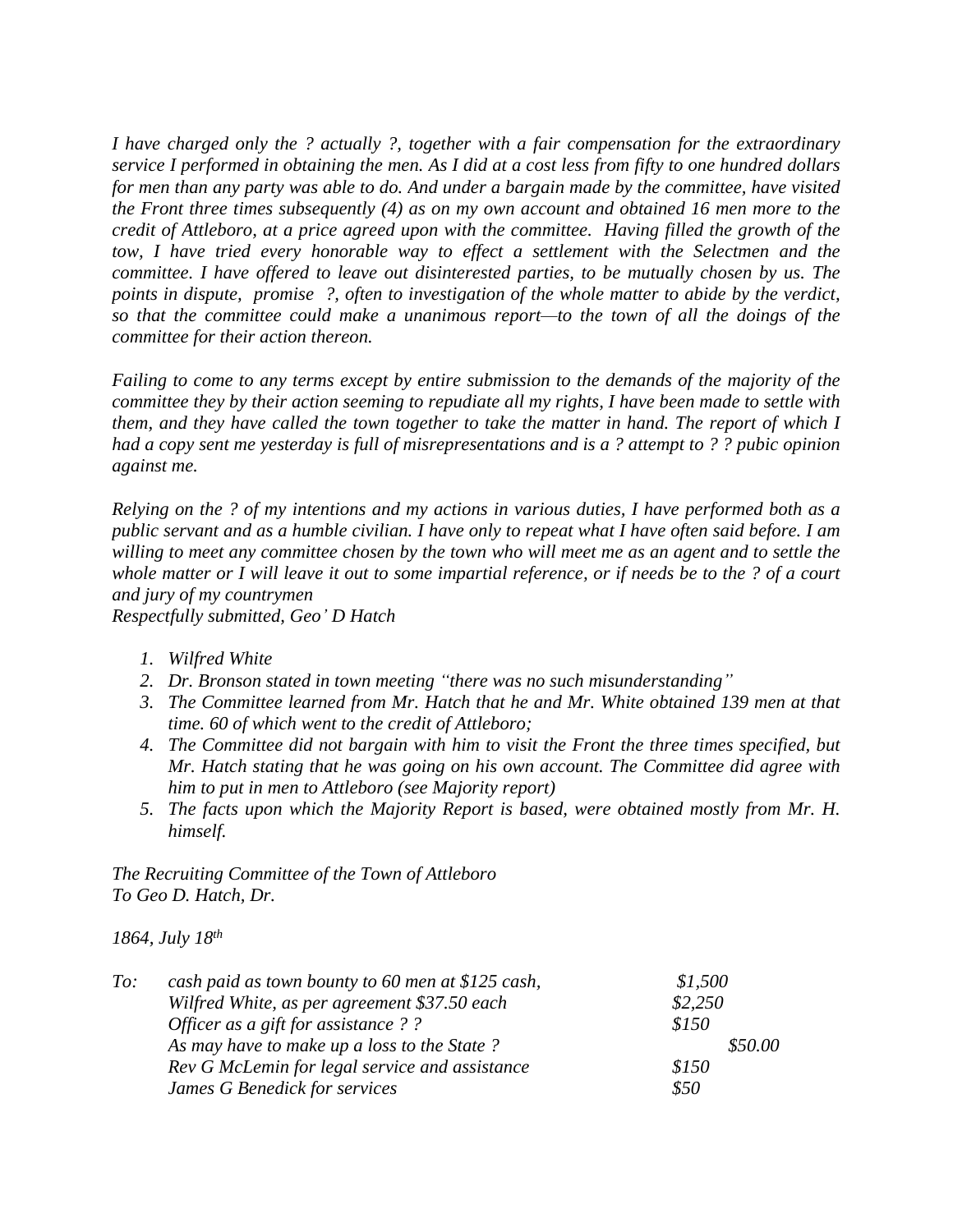| To | cash paid Ensign Kelly for assistance and services          | \$50     |
|----|-------------------------------------------------------------|----------|
|    | Captain W. H Emmons                                         | \$27     |
|    | for expenses incurred and to the men on their way up and in |          |
|    | Washington                                                  | \$250    |
|    | Soldiers and others for services as guides and scouts, and  |          |
|    | For horses for my use at the Front                          | \$65     |
|    | Mr. Reynolds for services performed                         | \$35     |
|    | Mr. Dennis expenses                                         | \$15     |
|    | Mr. Clark for services received                             | \$5      |
|    | For carriage hire                                           | \$26     |
|    | For telegrams                                               | \$24     |
|    | Expenses incurred in obtaining the evidence of the          |          |
|    | enlistment and Of 37 men at Gen. Sheridan's front           | \$135    |
|    |                                                             | \$11,902 |

*My time and personal service from Jul 12th to July 24th and in September In journey to Sheridan's front; Cash paid in exchange on checks and money \$25.77*

*The Recruiting Committee of Attleborough To Geo D hatch, Dr.*

### *September 30th, 1866*

*To sixteen men re-enlisted and placed in the credit of the quota of the town as per agreement with the committee at \$225 each \$3,600*

*The following Resolutions were unanimous by adopted at Town Meeting Nov. 19th, 1864.*

*Whereas, upon hearing of the report of the doings of the Recruiting Committee, we the inhabitants of Attleboro, are convinced that the terms of the settlement offered by the Committee to Geo Hatch are correct and just and should be satisfactory to him; therefore, Resolved,*

*That the town do approve the acts of the Recruiting Committee in requiring Mr. Hatch a settlement upon the basis contained in their report, made this day to the town, as being in accordance with the contracts said committee made with him as subcommittee, and thereby instructed their Committee to make no compromise or concessions to obtain a settlement except upon the basis contained in the report this day submitted to the town.*

*Resolved, that the Treasurer be instructed to borrow no money or issue notes of the town except by approval of the Selectmen. A true copy of proceedings Attest: HN Richardson, Town Clerk*

### *April 17, 1865:*

*The committee appointed to audit the accounts of Geo H. Hatch vs Recruiting committee report* that they have attended to that duly so far as theirs limited time would permit and repor that Mr.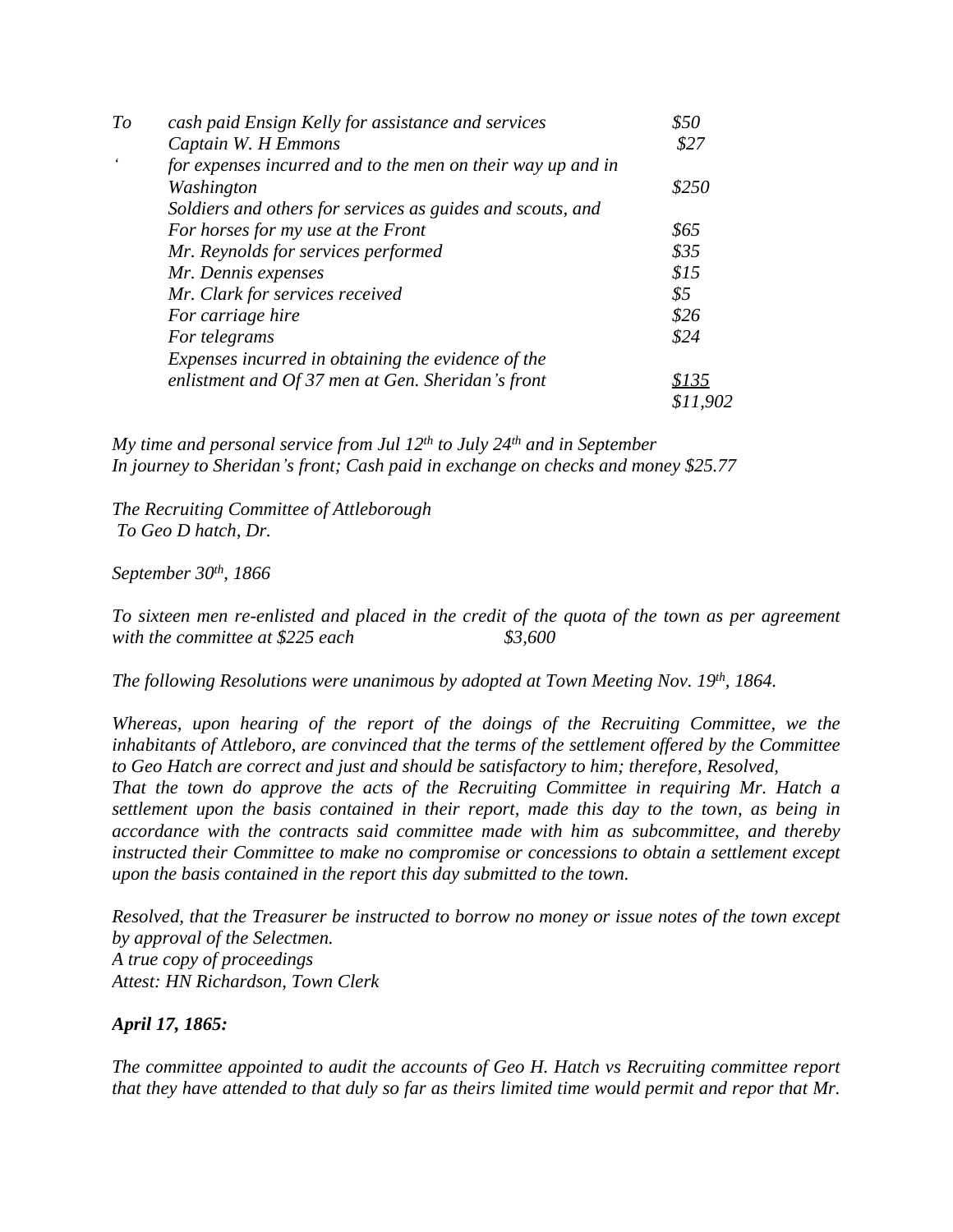*Hatch having modified his claims agreeable to his position herewith submitted an the committee believing it to be for the ? interest of the town to pay Mr. Hatch the account claimed recommended that the town pay the same S Knight Chairman of the Com Proposal*

*Attleboro, April 17, 1865*

*Stephen A Knight Esq. Chairman of the Auditing Committee chosen by the Town April 3, 1865.* For the purpose of setting the claims I have for recruiting seventy nine men to the quota of this *town and to avoid any future contention or litigation on the subject and in accordance with the suggestion of your committee.*

*Thereby offer to accept the sum of Twelve thousand four hundred and eleven dollars and fifty cents in full satisfaction for said claims, and you are authorized to make any use of this communication you see fit in any report you may make to the Town in reference to said claims, and you are authorized to make any use of this communication you see fit and any report you may make to the Town in reference to said claim.*

*Yours respectfully, George D. Hatch*

*Continuance*

*On receipt of the forgoing report the Town voted to commit the whole matter to the Auditing Committee instructions to make a detailed report. Voted to add LW Dagget, SS Gimodo, LW* Dean to said committee. Voted that if 5 or more of the committee shall agree on the amount due *Mr. Hatch they are hereby authorized to settle the account when we adjourn. Voted, to adjourn this meeting to four weeks from this day at 2 p.m.*

# *May 15, 1865:*

*Committee for auditing account of Geo D Hatch. ? Treasurer made the following report, vis*

*"Report"*

*The committee appointed by the town to investigate the matters in dispute between the recruiting committee George D Hatch Esq, have attended to that duty and submit the following report.*

*It appeared in evidence before the committee that at a meeting o the recruiting committee of the town holden about the middle of June 1864, George D Hatch Esq suggested for the consideration of its members, that as he had been informed, men were being obtained at Washington, or in the vicinity, at much lower rate than we were paying for them, and that it might be expedient to make an effort to recruit our quota in that locality. After deliberation the recruiting committee came to the conclusion that it was expedient to send agents abroad on this mission of recruiting and voted that such agents should have their expenses paid the allowed a reasonable compensation by the day while engaged in such services. In future prosecution of this ? of operations, Geo D Hatch, ESQ and Dr. G R Bronson wee appointed a subcommittee or*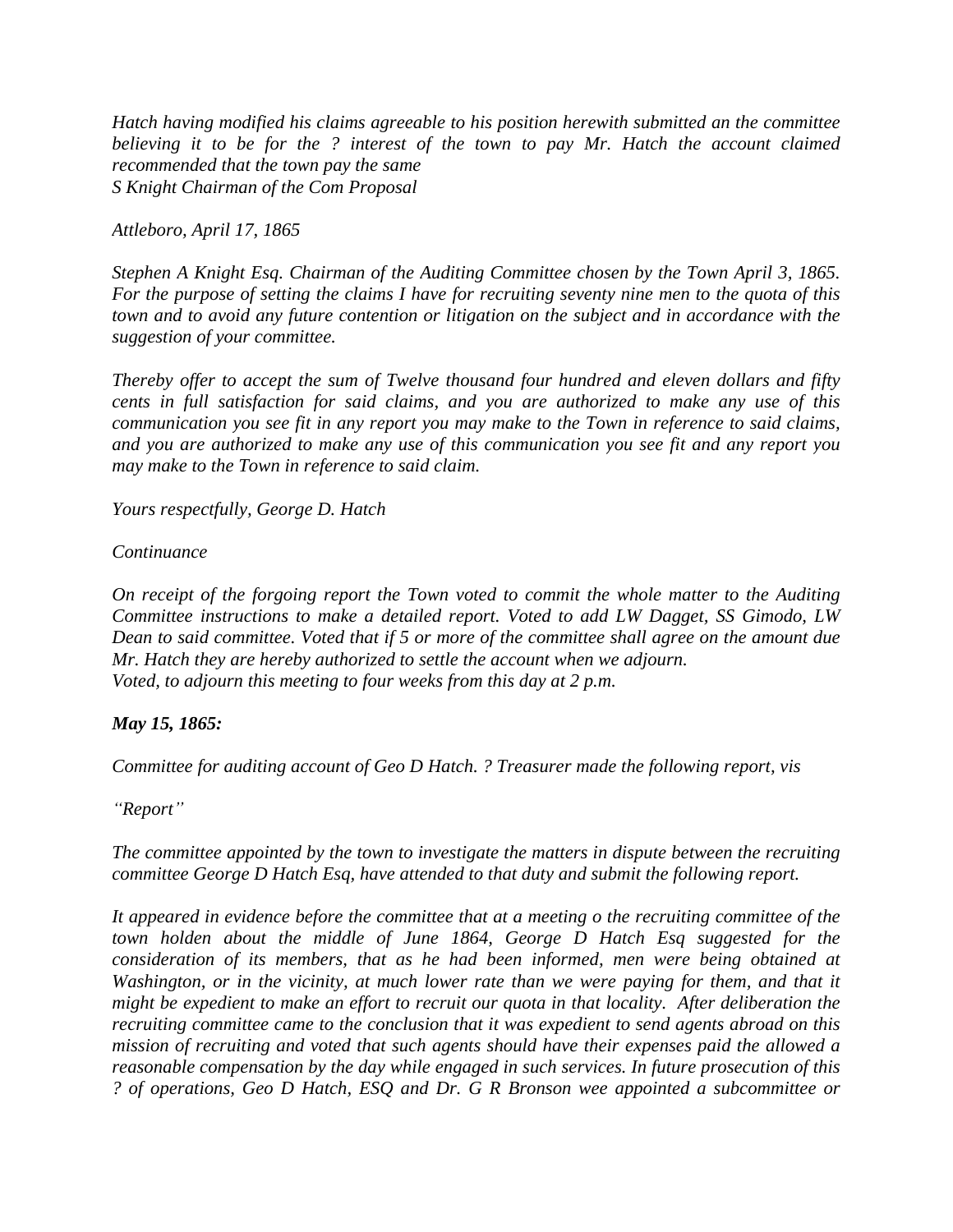*agents of the recruiting committee to perform this work, accepted the appointment and the above conditions and left immediately for Washington to action upon the discharge of these important duties. Unfortunately however and not in consequence of any fault on the part of the agents, their efforts were not crowned with any considerable success, and after spending some two weeks or more in expectations to recruit in that vicinity. Dr. Bronson returned leaving Mr. Hatch to finish the work commanded jointly by them. This was soon completed and as the result of ? efforts three men were obtained at a cost of about \$771.55. We paid the men as bounty \$475 expenses as agents \$236.55. Mr. Hatch 20 days, some at \$3 per day.*

*This bill the recruiting committee allowed without the least hesitation all parties so far appeared ready to abide by these obligations to which they mutually agreed. Very soon after Mr. Bronson left Washington Mr. Heath learned that more could be obtained at Gen Meads front on much better terms than elsewhere and proceeded, then on a tip obtained from Ensign Kelly at the instance of a member of our recruiting committee, for the purpose of recruiting men to fill our quota.*

*He was very successful in his efforts, obtained sixty men and took them up to Washington. He sent a telegraph dispatch to the recruiting committee for \$9,000 in funds to pay the bounties to the men enlisted, received the money forthwith, paid the men had them credited to Attleboro and very soon after returned. The Recruiting Committee me Mr. Hatch on the 25th of July and endeavored to obtain the cost of the men, but the information was not imparted from him to them, as he said some bills of these unpaid and consequently he could not be exact, though he thought the men would not cost over one hundred and ninety or two hundred dollars each. He also informed the committee on this occasion that he should immediately return again to Washington, and should undoubtedly find some other men enlisted for Attleboro as the results made by him on his first trip.*

*During this interview, Mr. Hatch informed the Recruiting Committee that when he went again to Washington, she should go on his own account and not as the agent of the committee. He very soon after left and on his arrival found twelve men enlisted for Attleboro, encouraged of his efforts during his first visit as he informed the committee would probably be the case.*

*It appeared in evidence during the investigation that at this meeting on the 23rd of July, the recruiting committee supporting the representations made by Mr. Hatch as to the cost of the sixty* men, even? did arrange with him to put ten or twelve more men to the credit of the town, at a *cost of not more than two hundred dollars per man.*

*During the absence of Mr. Hatch on this journey, the committee learned he had paid a bounty to the sixty men already obtained, only the sum of \$125 dollars, each. On his return from the second visit he made the same admission in regard to the 60, which he had previously been obtained for the town and also said five of the twelve obtained before July twenty three, cost one hundred twenty five each and seven who had been ? with by other parties cost nothing. No personal bounty was paid the ? by Mr. Hatch.*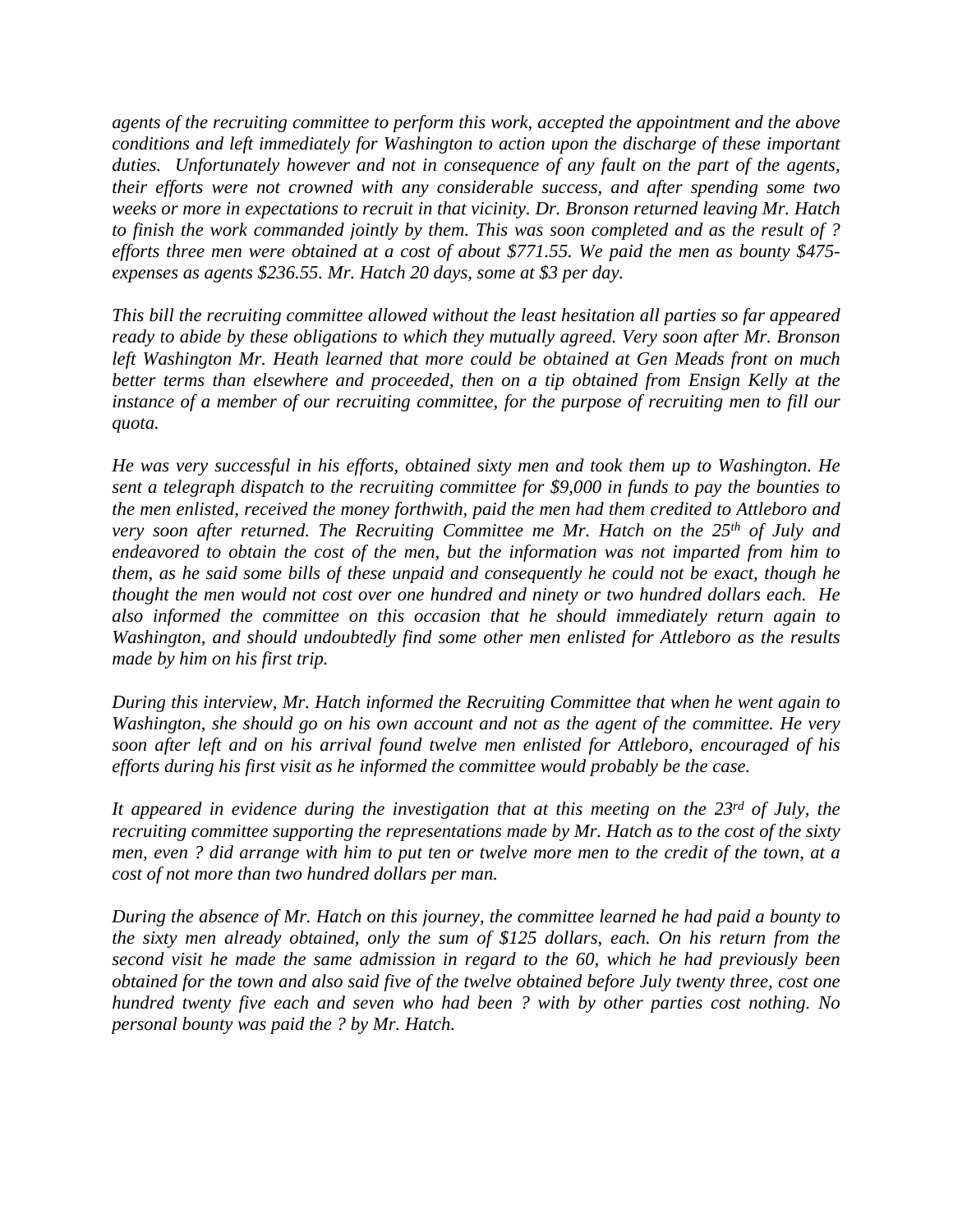*Mr. Hatch admitted these points in his testimony before the investing committee. On his return from this journey Mr. Hatch was prepaid by the committee for a settlement, but was not ready prepared to render any satisfactory income for his expenses or voucher of the same.*

*This motion stood when it became evident that far more men would be needed and the committee* agreed with Mr. Hatch, to put in ten more men at a cost not exceeding two hundred and twenty *five dollars per man. Four of these he enlisted and the bill was allowed by the committee according to the contract.*

*It appeared during the investigation of this subject that the members of the recruiting committee had endeavored most ? together at all times the obligations into which they had entered with Mr. Hatch.*

*Mr. Hatch presented claims against the recruiting committee amount to the sum of sixteen thousand and four hundred sixty one dollars -\$16,471.75.*

*The investigating committee were convinced by the testimony of Mr. Hatch and the members of the committee and the agreements made by them that he should receive from them or the town the following sums to wit for three men recruited by Mr. Hatch and Dr. Bronson the amount of \$771.55. The sixty men recruited by Mr. Hatch prior to July 23/04--\$125 each \$7,500. To the sum Mr. Hatch is unquestionably entitled were the conditions of the agreement between him and the recruiting committee and the investigating committee are unanimously of the opinion that Mr. Hatch is also entitled to receive such additional sums as would pay his expenses while engaged in this work of recruiting for the town, and also allow him a reasonable compensation for all the time spent in such service or in ? ? to render such service efficient.*

*How much such additional sum should be, your committee are unable to determine since Mr. Hatch refused to him them any account of his expenditures or of the time he was exclusively employed in this work, all of which is respectfully submitted.*

*Attleboro, May 15, 1865 L.H. Daggett, for the investigating committee*

*Voted to receive the report of the committee*

*Voted to adopt the report of the committee*

*Voted that the selectmen be instructed to order the balance of money was \$7,272.11 remaining in the hands of Geo I Hatch former Treasurer to be paid to the new Treasurer, forthwith, and ? immediately com? With by Mr. Hatch that they be further introduced to mean a legal demand upon the ? bond for the deficiency without delay.*

*Voted to continue the investigating committee with bonds to make a final settlement with Mr. Hatch if a majority of said committee shall agree with Mr. Hatch upon the amount due. Voted to adjourn Attest Willard Blackinton, Town Clerk*

*October 14, 1865 Proceeding of Town Meeting*